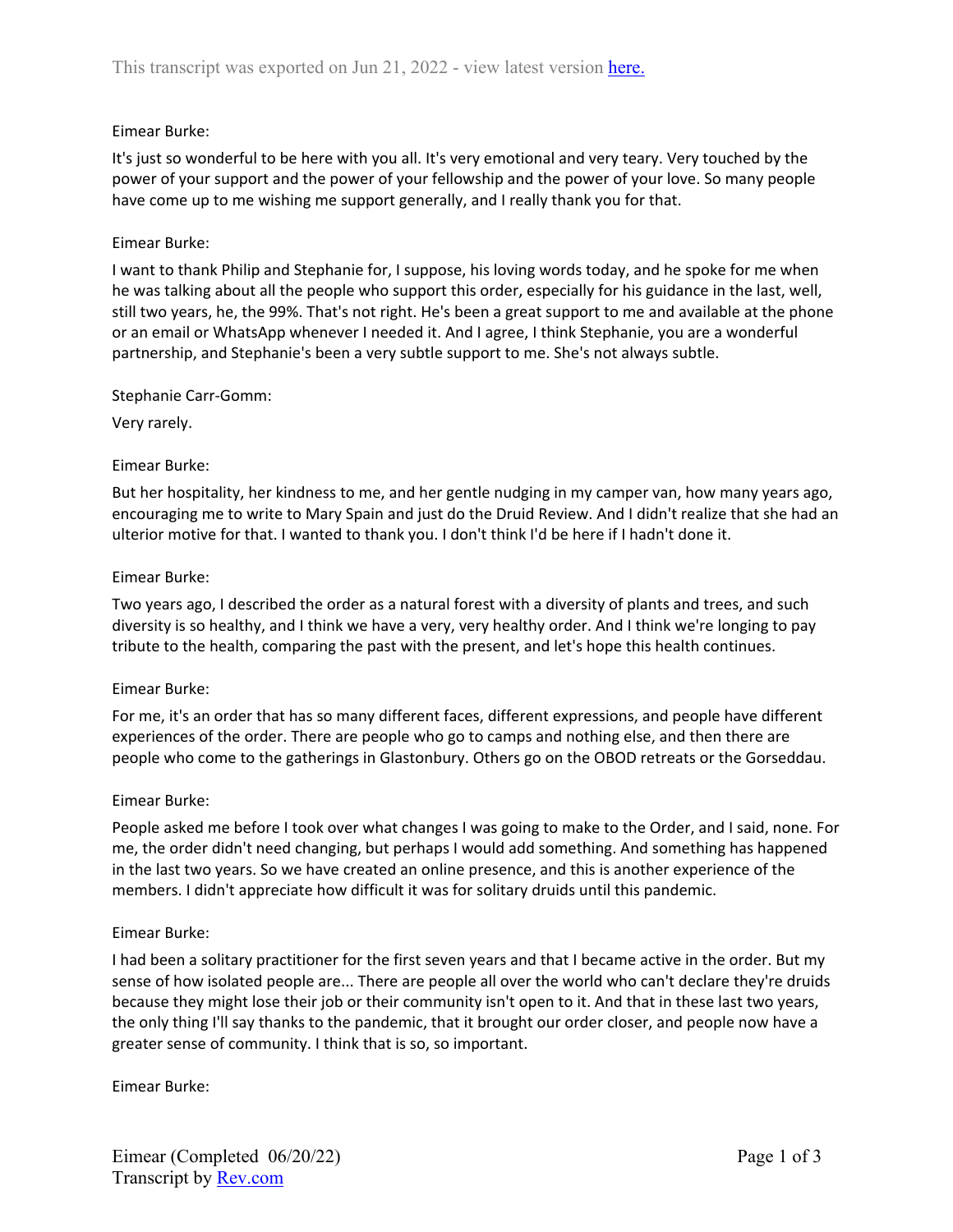However, there is no substitute for gathering together to be able to physically hug and smile and share food and share mead or whatever, or to be physically present and together in a ceremony.

## Eimear Burke:

We are going to continue having an online presence. Philip has come back with his Teas, which is wonderful. The fireside chats continue. Our online ceremonies. And we've had two Zoom meetups, which have been a great success, and we're going to continue with those. And then we're going to have Zoom sessions where we have speakers and maybe breakout rooms for discussions, so that we will have both a physical presence or a physical experience of the order and continue for our members worldwide.

## Eimear Burke:

The membership has doubled in the last two years. I'm not taking credit for that, but I would imagine it's part of the zeitgeist that people are concerned for the planet, the earth, and her beings, and who better than an order of druids OBOD to support people in that.

## Eimear Burke:

I never thought we'd have online ceremonies, that they would work. I would've said no, no, no, you can't do that. And yet two years ago, with the installation ceremony, thanks to Damh's magic and weaving of those recordings. I sat in my sitting room with my stepdaughter and my two children with some friends, sensing the connection. I could feel it as Philip handed the mantle over to me, and I was in tears. I never thought that was possible.

### Eimear Burke:

Of course we work in the Otherworld all the time, yet it's just so lovely to experience the confirmation of the installation today in front of you, and to have it witnessed and feeling that love.

### Eimear Burke:

I want to thank my family. I am so pleased they're here. Five of them, can you believe? My brother from the US and my sister from Dublin, my son, my daughter, and my stepdaughter. Just wonderful.

### Eimear Burke:

Ruan and Quelan came with me my first time to Glastonbury with Howard, my late husband. We came to do the ritual meditation courses with Barry and Kate Riely at Chalice Well. I remember walking down the high street thinking, this is Diagon Alley and it hasn't changed, because I saw one wizard outside the abbey yesterday. It was just wonderful.

### Eimear Burke:

One person I haven't mentioned is Maria. I want you to stand up because I want to see you. Maria has been such a support and a rock in the last few years. I met her the first time yesterday. In addition to holding and minding and finding Phillip's marbles, I hope she'll do the same for me. She has that gentle touch, that wisdom. She has a wonderful way of words. Constantly generous. I see how she answers the messages on Facebook. Her kindness, her consideration, her wisdom, her brilliance. Thank you, Maria I'm waffling, because I've gone off piece. You're going to have to bear with me, I'm quite excited.